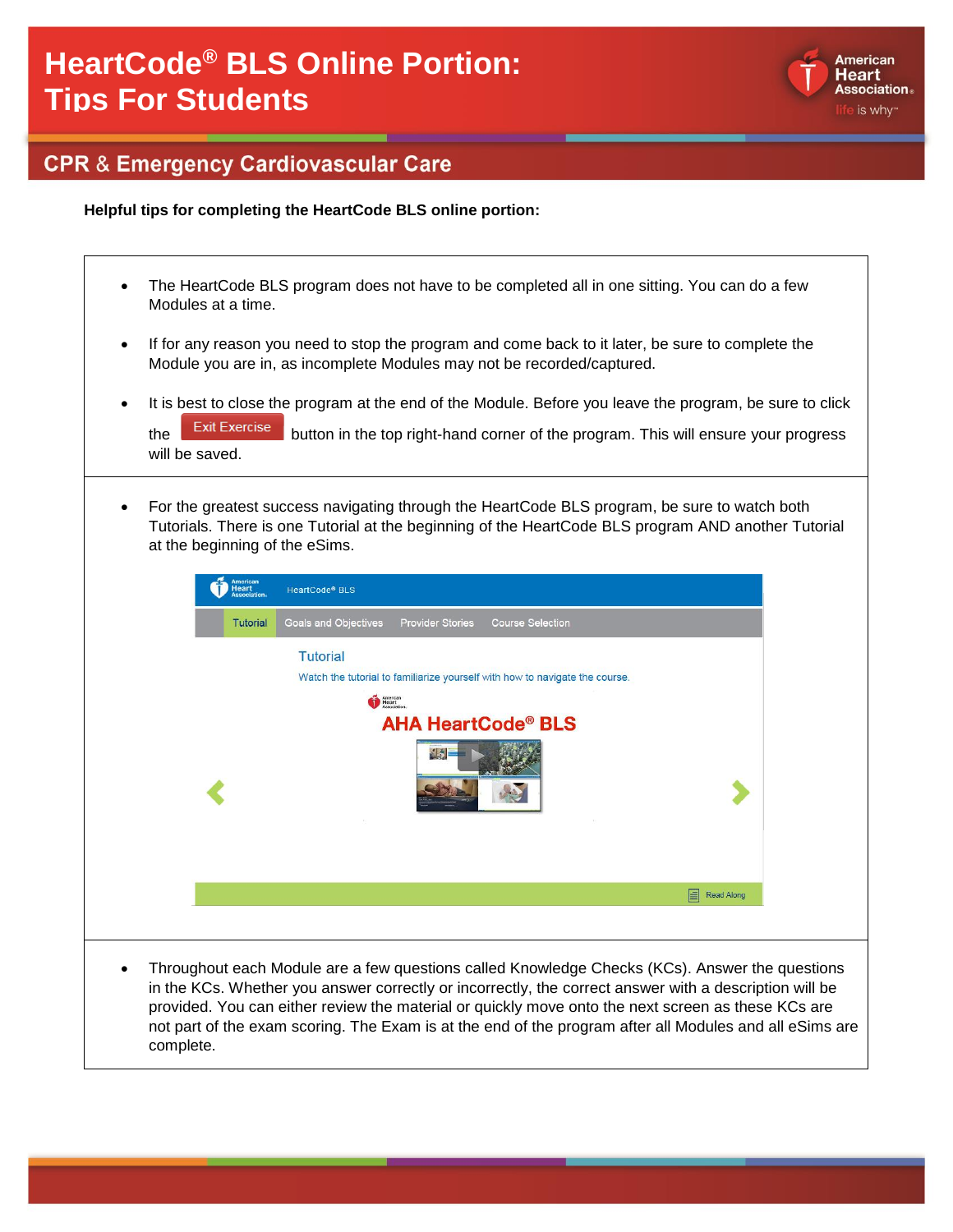

### **CPR & Emergency Cardiovascular Care**

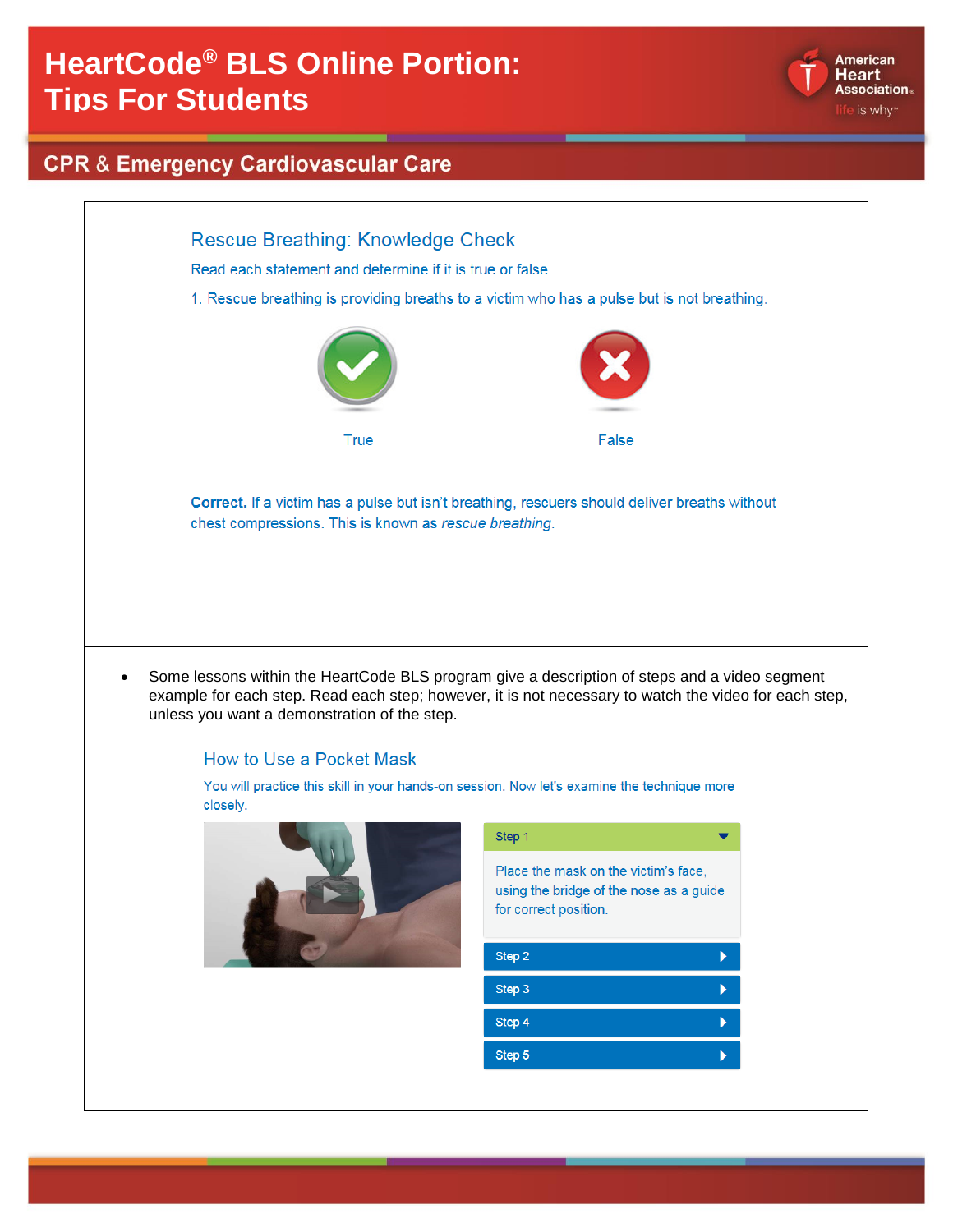#### **CPR & Emergency Cardiovascular Care**

• eSims can be taken in the Module for which they are offered (Module 4, Module 6, and Module 8) or you can wait to do all of the eSims at the end. They must be completed before you will gain access to

the Exam. Once you complete the eSim, click on the Home button in the top right-hand corner of the program to return to the next Module.

• If you have never successfully completed a HeartCode eSim, be sure to review the "How to Complete the Patient Cases" document located in the eSim Tutorial section of the program to become familiar with the basics of the eSim program.





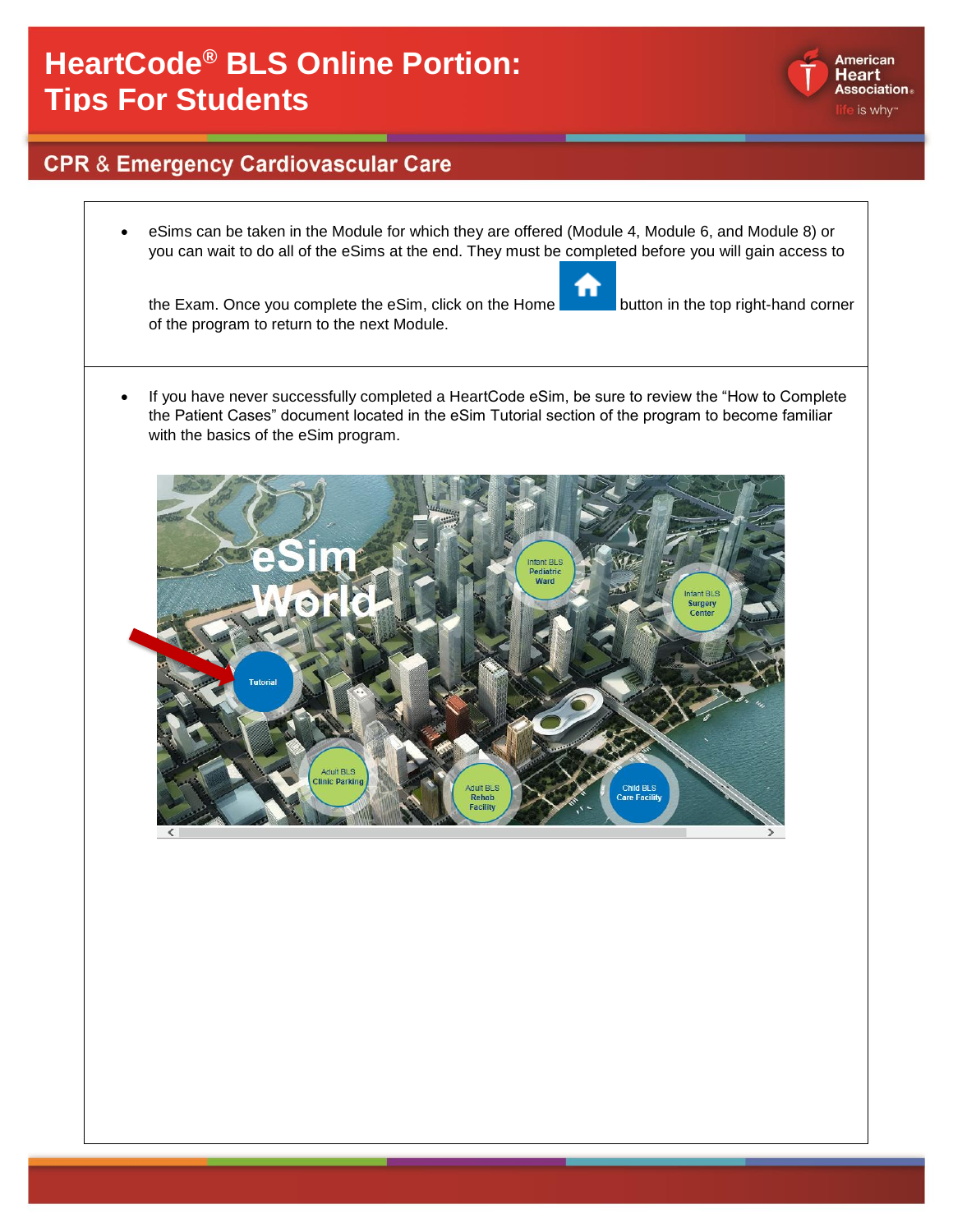

#### **CPR & Emergency Cardiovascular Care**

• In the "How to Complete the Patient Cases" document, you can read information about the Simulation Timer, which allows you to pause the simulation when needed and to fast-forward the simulation as needed.

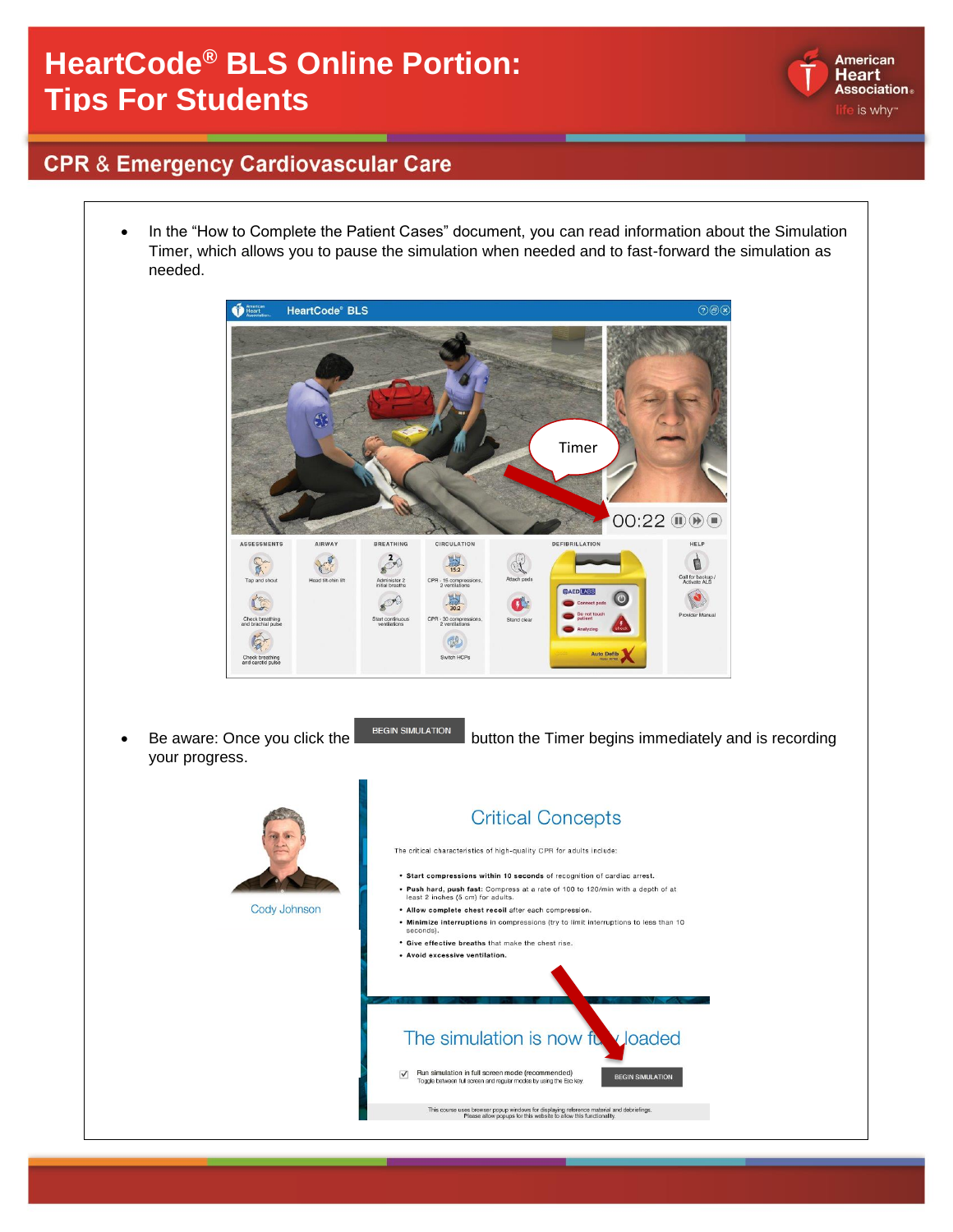

### **CPR & Emergency Cardiovascular Care**

• Within the eSim, be aware that the Action Buttons are listed in alphabetical order but the task is to manage the patient by selecting the Action Buttons in the *correct* treatment sequence as described in earlier modules of the program. Information on the Action Buttons can be found in the "Action Overview" document located in the eSim Tutorial. It is possible you might not need to use every Action Button during the patient cases.American<br>
Heart **HeartCode® BLS**  $\odot$  $OO:OA$   $\textcircled{10}$   $\odot$ SSMENTS AIRWAY **BREATHING** CIRCULATION DEFIBRILLATION HELP  $\rightarrow$ Prof 鼻  $\mathbb{C}$ F Get AED and<br>phone for help Tap and shou CPR - 15 compressions<br>2 ventilations Administer 2<br>initial breath P  $\mathbf r$ Provider Manual Check breathing<br>and brachial pulse Start continuo CPR - 30 compressions<br>2 ventilations